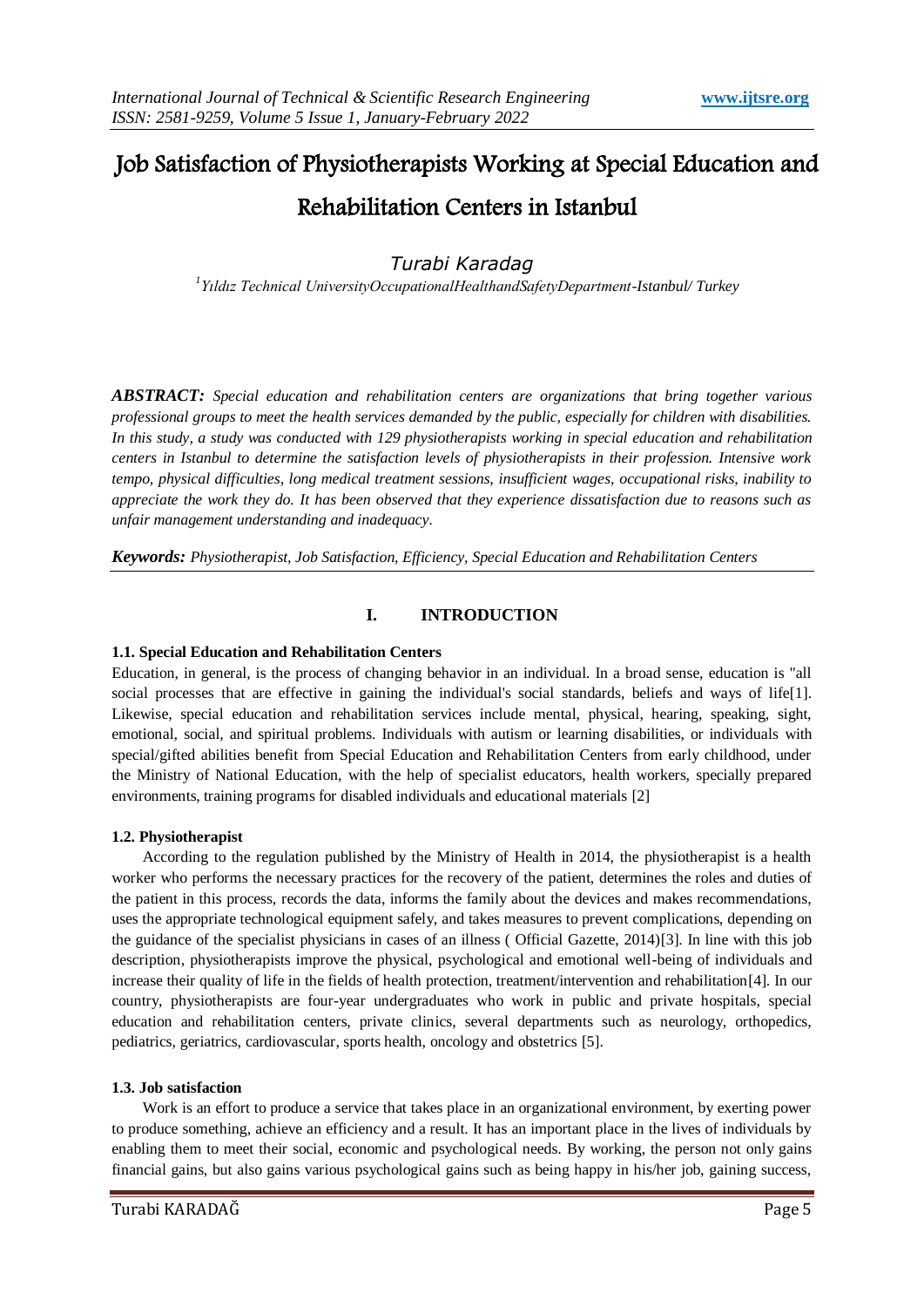being recognized and appreciated, and providing satisfaction[6]. Work is one of the important social environments in a person's life. As an individual and social activity, it has an important place in one's life. The word "satisfaction" is a word that cannot be observed directly by another person and is only used to describe the inner peace and happiness that the person feels [7].

Many definitions have been made for job satisfaction. In these definitions, the feelings that the person feels as a result of the work done are expressed. According to the definition Robbins made in 1991; Job satisfaction refers to an employee's view of his job in general[8]. According to the definition made by Luthans in 1995; what the employees consider important is the result of their perception of how much they get from their jobs[9].According to Vieira, the definition he made in 2005 is an indicator of how happy an employee is with his job[10]. According to another definition made in 2014, job satisfaction is that employees' positive or negative feelings and thoughts about their jobs explain their job satisfaction[11]. Job satisfaction is the employee's view of his job in general. Job satisfaction is related to what employees see as important and how much they get from their jobs. In a way, it's about how happy an employee is. This is how we can multiply definitions for job satisfaction.

In order for the employees to do their jobs more efficiently, it is important that their motivation is high and their job satisfaction is good [12]. Job satisfaction is also the rebellion of dissatisfaction. Job satisfaction should be satisfactory for both the employee and the institution he/she works for. Individuals who do their dream job, receive the wage they deserve for their work, and have the opportunities they desire, are peaceful and happy at the same time because they provide material and moral satisfaction. However, individuals who cannot do their ideal job, who think that the wage they receive do not meet their labor and whose needs are ignored, adopt a negative attitude. If this negative attitude about work life continues and progresses, it can also affect life satisfaction.

It is important to know the job satisfaction levels of individuals working in institutions. Studies show that where job satisfaction is high, there are many benefits such as increasing customer satisfaction with increasing job quality, reducing stress in employees, increasing organizational commitment, and increasing quality of work [13]. Decreased job satisfaction results in many problems such as psychological depression, disappointment, alienation from work, demoralization, decrease in productivity, reluctance to go to work, feeling of inadequacy, inability to cooperate, increase in mistakes made at work, making wrong decisions, indiscipline, and organizational problems[14]. These situations increase the interest in research on job satisfaction and lead to new measures to be taken to increase satisfaction. For this reason, the job satisfaction of the employees should be measured and followed up.

The special education and rehabilitation sector consists of employees from many different professions. Although the duties of these occupational groups are different, they need to work in harmony as a team. All these occupations are integral parts of a whole. The role played by physiotherapists in the services provided in special education and rehabilitation centers is of great importance. Physiotherapists are interested in the treatment of very wide disease groups such as cerebral palsy and spina bifida in these centers[15].

The main factors that enable physiotherapists, who are health workers, to provide a good service are their passion for the job they do and the satisfaction they get from this job. Job satisfaction may vary depending on personal reasons such as the employee's age, gender, living standards, or environmental factors such as working conditions, wages, social interaction and managerial behaviors [16].In this study, the job satisfaction levels of physiotherapists working in special education and rehabilitation centers and the internal and external tactics that affect their job satisfaction are examined.

# **II. MATERİAL METHOD**

With the questionnaires prepared in the electronic environment, 141 physiotherapists were reached. Of these sent questionnaires, 129 could be reached. The population of the research consists of 129 physiotherapists in selected special education and rehabilitation centers serving in Istanbul. This descriptive study was conducted with the permission of the institutions. Information forms were distributed to the physiotherapists in advance for this study, necessary information about the study was given, and it was reported that participation in the study was based on volunteerism, and their approval was obtained. At the same time, the main purpose of the study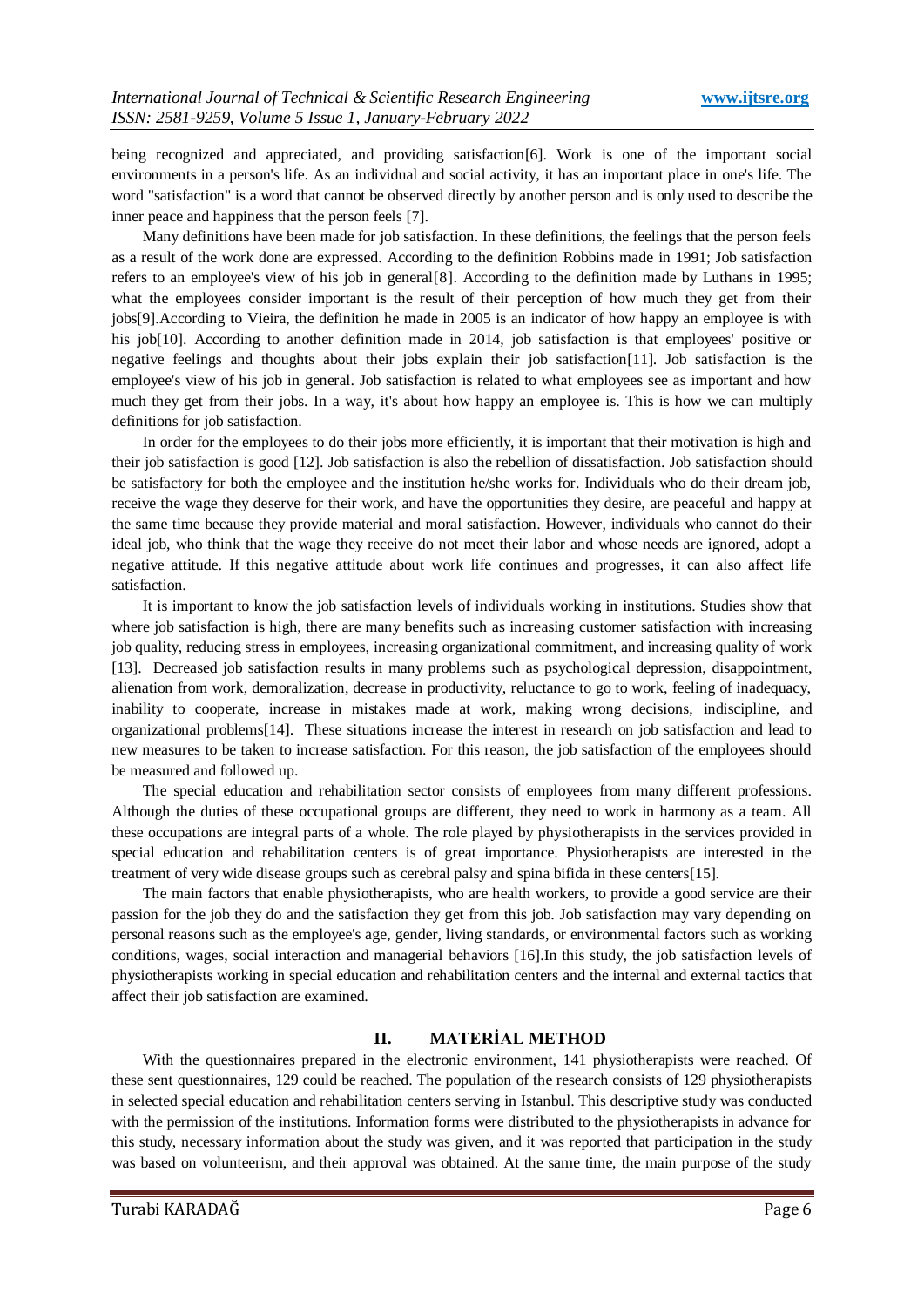conducted in this research was informed. In the study, a questionnaire method was used to measure job satisfaction and the factors affecting job satisfaction. The study to be done with the survey method will be more realistic and accurate. The fact that it will be conducted directly with the people who play a leading role in this research and since the questions will be asked directly to them, the study gains special importance. This method, with the Questions asked to the Physiotherapists, measures their thoughts on job satisfaction in general, as well as their feelings.

The importance of this work is very great. It is aimed to improve the work life of the employees, to change their perspectives on work and to prepare a more pleasant environment, providing important feedback for both physiotherapists and patients. The questionnaire basically consists of questions based on personal information form and job satisfaction scale. The results of the survey will inform not only physiotherapists but also all segments of the society and will show the problems of physiotherapists and the difficulty of this profession. In order to understand and observe the survey well, it is necessary to know how to read the survey.

In the first part of the questionnaire, the demographic characteristics of the participants were questioned, and in the second part, the questionnaire was completed using the 5-grade Likert type job satisfaction scale. The Likert scale was developed by the social psychologist Rensis Likert in 1932[17]. It could be five or seven points. In each question, there are five options that the person can mark according to their satisfaction with their job. The options were evaluated as 1-strongly disagree, 2-disagree, 3-undecided, 4-agree, 5-strongly agree. So people's views can be seen holistically. As a result of the scale, the total score is obtained. High scores indicate high job satisfaction, low scores indicate insufficient job satisfaction.

### **III. FINDINGS**

Demographic characteristics of the sample are shown in Table 1, and the questionnaire for job satisfaction is shown in Table 2.

| <b>Lable 1:Demographic characteristics of the physiotherapists participating in the study</b><br><b>Demographic Characteristics</b> |                   | n       | $\%$  |
|-------------------------------------------------------------------------------------------------------------------------------------|-------------------|---------|-------|
| Age                                                                                                                                 | 18-25             | 33      | 25,6  |
|                                                                                                                                     | $26 - 35$         | 60      | 46,5  |
|                                                                                                                                     | 36-44             | 28      | 21,7  |
|                                                                                                                                     | 45 and above      | $\,8\,$ | 5,4   |
| Gender                                                                                                                              | Female            | 71      | 55,03 |
|                                                                                                                                     | Male              | 58      | 44,9  |
| Marital status                                                                                                                      | Married           | 60      | 46,5  |
|                                                                                                                                     | Single            | 68      | 53,5  |
| Number of children                                                                                                                  | $\overline{0}$    | 91      | 70,5  |
|                                                                                                                                     | 1 or 2            | 19      | 14,7  |
|                                                                                                                                     | 3 and above       | 19      | 14,8  |
| <b>Education</b> status                                                                                                             | Bachelor's degree | 99      | 76,74 |

ographic characteristics of the physiotherapists participating in the study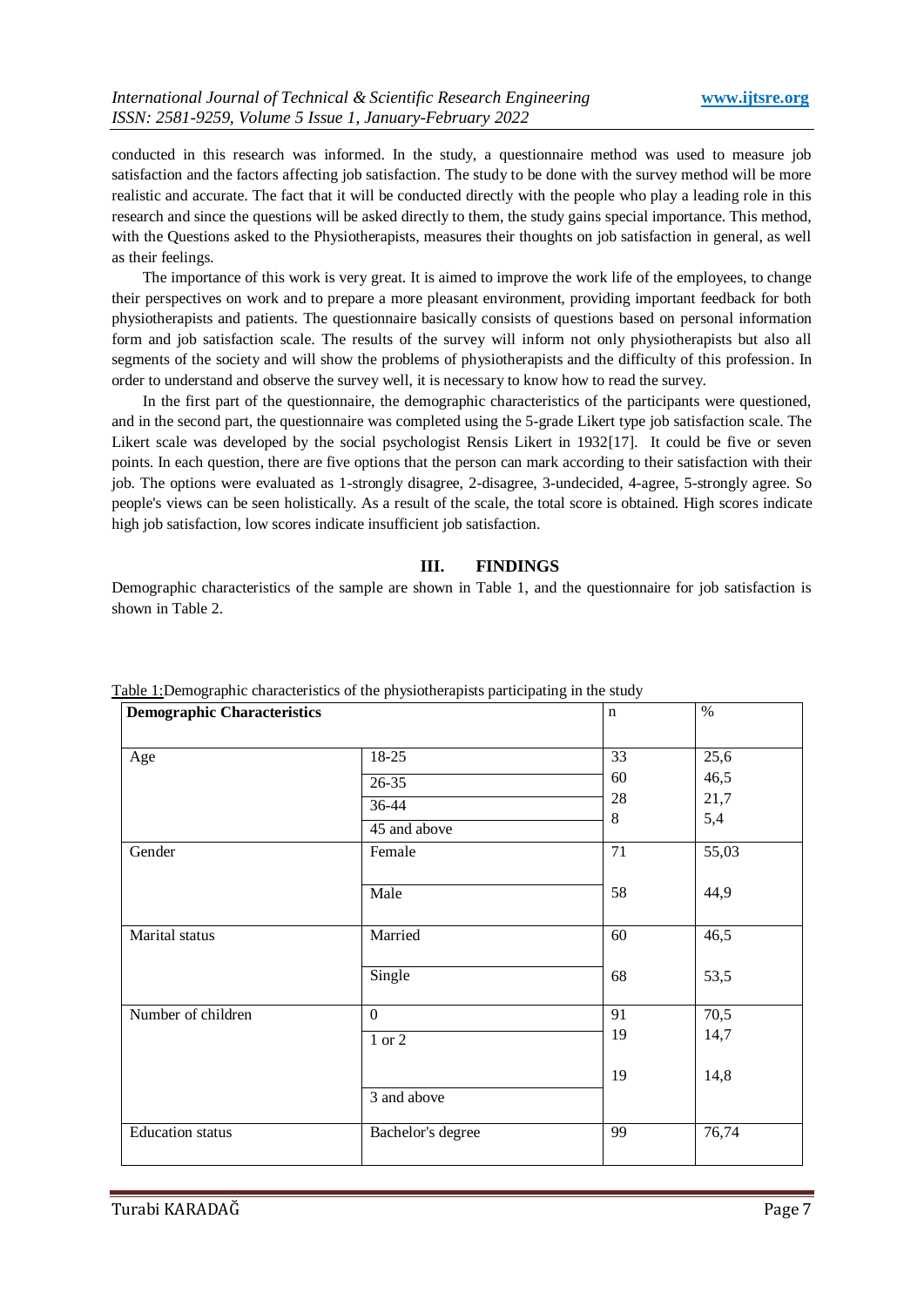# *International Journal of Technical & Scientific Research Engineering* **www.ijtsre.org** *ISSN: 2581-9259, Volume 5 Issue 1, January-February 2022*

|                                 | Master             | 30 | 23,25 |
|---------------------------------|--------------------|----|-------|
| Total service time              | 5 years and below  | 82 | 63,5  |
|                                 | 6-12 years         | 29 | 22,5  |
|                                 | 13-24 years        | 15 | 11,6  |
|                                 |                    | 3  | 2,4   |
|                                 | 25 years and above |    |       |
| Service time in the institution | 5 years and below  | 94 | 72,9  |
|                                 | 6-12 years         | 28 | 21,7  |
|                                 | 13-24 years        | 7  | 5,4   |
|                                 |                    |    |       |
|                                 | 25 years and above |    |       |

# **Table 2: Job Satisfaction Scale**

| <b>Questions</b>                                                                                          | Strongly | Agree(4   | Undeci | Disagree | Strongly |
|-----------------------------------------------------------------------------------------------------------|----------|-----------|--------|----------|----------|
|                                                                                                           | agree    | $\lambda$ | ded(3) | (2)      | disagree |
|                                                                                                           | (5)      |           |        |          | (1)      |
| I am happy to work in my workplace                                                                        | 7%       | 12%       | 23%    | 38%      | 16%      |
| The salary I receive satisfies me                                                                         | 3%       | %14       | 18%    | 39%      | 26%      |
| An increase in my salary would satisfy me                                                                 | 52%      | 32%       | 12%    | 3%       | 1%       |
| Communication among people working in my<br>work environment is good                                      | 19%      | 24%       | 30%    | 17%      | 10%      |
| An increase in the communication between me<br>and my colleagues would motivate me                        | 43%      | 37%       | 15%    | 4%       | 1%       |
| I suggest my job to the other people                                                                      | 15%      | 17%       | 21%    | 29%      | 18%      |
| My opinions and suggestions on a treatment<br>are taken into consideration                                | 17%      | 36%       | 32%    | 10%      | 5%       |
| It would satisfy me if my opinions and<br>suggestions on a treatment are taken into<br>consideration more | 44%      | 32%       | 18%    | 5%       | 1%       |
| The work I do is considered important and is<br>appreciated                                               | 12%      | 6%        | 29%    | 36%      | 17%      |
| The more the work I do is ppreciated, the more<br>satisfied I will be                                     | 38%      | 26%       | 22%    | 10%      | 4%       |
| There is equality and justice in the workplace                                                            | $8\%$    | 24%       | 14%    | 29%      | 25%      |
| I will do my job willingly if equality and<br>justice are ensuredin my workplace                          | 58%      | 36%       | 4%     | 2%       | 0%       |
| I do not think about doing another job                                                                    | 18%      | 25%       | 30%    | 28%      | 19%      |
| I will not think about doing another job if I<br>become satisfied with my job                             | 62%      | 32%       | 3%     | 3%       | 0%       |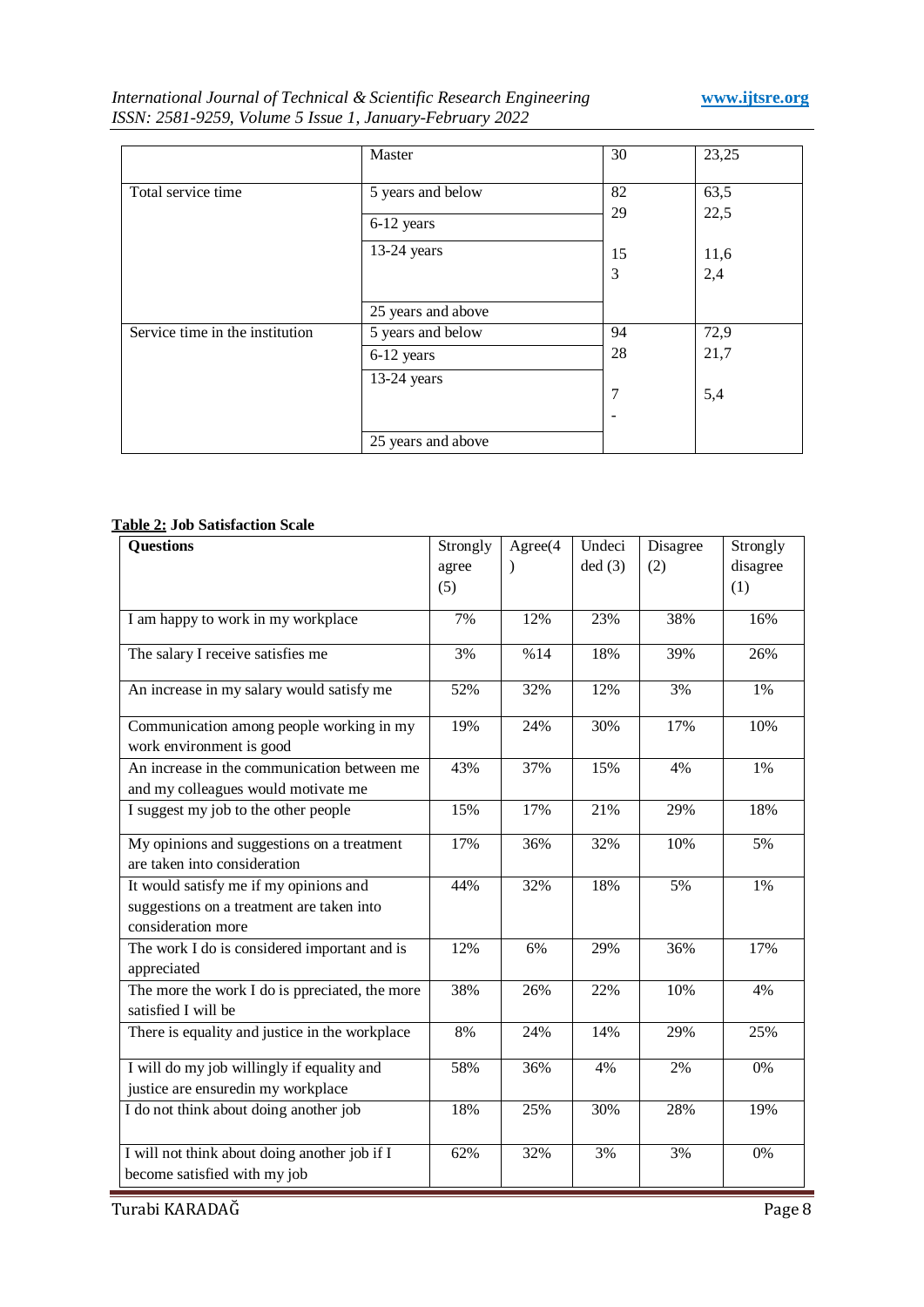| International Journal of Technical & Scientific Research Engineering |  |  |
|----------------------------------------------------------------------|--|--|
| ISSN: 2581-9259, Volume 5 Issue 1, January-February 2022             |  |  |

| Labourers should be awarded aterially and       | 2%  | 12% | 14%   | 42% | 30% |
|-------------------------------------------------|-----|-----|-------|-----|-----|
| spiritually theiraccomplishments                |     |     |       |     |     |
|                                                 |     |     |       |     |     |
| I will work more happily if ecompense is        | 46% | 37% | 13%   | 3%  | 1%  |
| ensured in my workplace                         |     |     |       |     |     |
|                                                 |     |     |       |     |     |
| Working with this title makes me happy          | 31% | 25% | 13%   | 21% | 10% |
|                                                 |     |     |       |     |     |
| If my title is respected, working will make me  | 44% | 40% | 6%    | 6%  | 4%  |
|                                                 |     |     |       |     |     |
| happier                                         |     |     |       |     |     |
| Working hours are adjusted suitably             | 4%  | 23% | 23%   | 30% | 20% |
|                                                 |     |     |       |     |     |
|                                                 |     |     |       |     |     |
| My job satisfaction will increase if my working | 39% | 47% | 11%   | 3%  | 0%  |
| hours are adjusted accordin to my own wishes    |     |     |       |     |     |
| Adequate rights have been given to me about     | 9%  | 16% | 12%   | 40% | 23% |
| using my leaves                                 |     |     |       |     |     |
| My satisfaction will increase if there are more | 54% | 34% | 7%    | 3%  | 3%  |
|                                                 |     |     |       |     |     |
| of my rights to use my leaves                   |     |     |       |     |     |
| I think I am successful in my work              | 47% | 33% | 8%    | 10% | 2%  |
|                                                 |     |     |       |     |     |
| An increase in my success will satisfy me       | 64% | 36% | $0\%$ | 0%  | 0%  |
|                                                 |     |     |       |     |     |
| My communication with the patients is good      | 45% | 34% | 7%    | 11% | 3%  |
|                                                 |     |     |       |     |     |
|                                                 |     |     |       |     |     |
| Better communication with the patients          | 50% | 47% | 3%    | 0%  | 0%  |
| increases my motivation                         |     |     |       |     |     |

As can be seen in Table 2, 54% of the physiotherapists stated that they are unhappy with working at work, 84% stated that they would be more satisfied with an increase in the salary they received, 43% reported that their relations with friends were good, and 80% stated that an increase in their relations would motivate them more. 32% of the participants would suggest the profession to other people, 21% were undecided about it, 53% said that their suggestions and opinions were taken into consideration, and 76% of the participants said that it was more satisfying to have an increase in this matter, 63% said that they would be more satisfied with the appreciation of the work done, and 94% of them (which is a great majority) would do their work more willingly if there was an increase in equality and justice. While 43% of the employees do not think about a different profession, with the increase in job satisfaction, this rate rises to 94% and the undecided ones decrease from 30% to 3%. While 72% of the participants said that they were not rewarded for their success, it was observed that 83% of them would work more willingly after being rewarded. While 56% of the participants are happy to work with the title of physiotherapist, the increase in respect for the title increases this rate to 84%. The fact that the working hours are more suitable for the people increases the job satisfaction of 86% segment and the increase in the right to use leave increases the job satisfaction of 88% segment. While the rate of the physiotherapists who think they are successful in their profession is 80%, those who say that their satisfaction will increase if there is an increase in success is 100%. In terms of communication with patients, 79% of the participants think that their communication with patients is good, while there is a rate of 97% who say that their motivation will increase if there is an increase in maintaining a good communication.

# **IV. DISCUSSION**

The health system is renewed and changed over the years and aims to reach a certain quality. Patient satisfaction should be given importance in order to achieve the desired quality. Keeping the quality of service high is directly proportional to the job satisfaction of the employees. In this sense, our study examines the factors that effect the physiotherapists' job satisfaction, who are in one-to-one communication with the patients.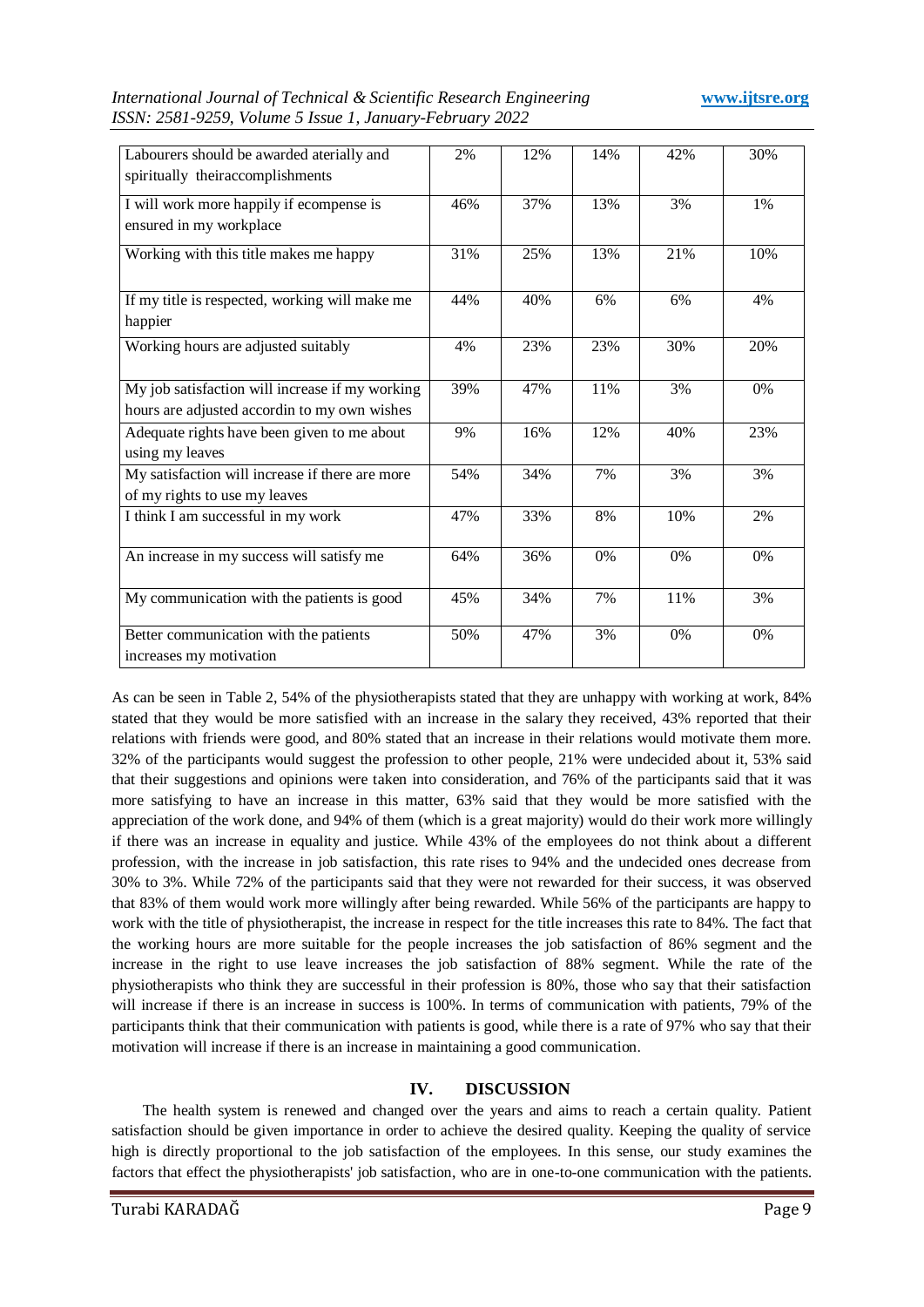In the study, which we have done in our research, no statistically significant difference was found between job satisfaction and marital status. Although studies supporting our findings are in the literature, it is also reported that being married affects job satisfaction. It was also found in our study that having children and increasing the number of children increased job satisfaction. There are studies in the literature that support these findings.

In our study, it was found that the job satisfaction scores of the physiotherapists were not related to the time they spent in the profession, the time they were in the institution and the time they were in the service. When we look at different studies, it is reported that job satisfaction scores decrease significantly as the number of years worked increases. The reason for this, as argued, is that, the decrease in the goals, expectations and work determination of the employees over the years, and the increasing age reflect negatively on job satisfaction. In the evaluation of the results of our study, when the average age of our physiotherapist group and their duration of service in the profession were taken into account, there was no significant difference in job satisfaction levels between the groups, since their demographic characteristics were close to each other and they represented a younger group. In addition, an important reason why there are no statistically significant tracks may be the absence of any physiotherapists who have worked for more than 25 years, and the service duration of 72% of the physiotherapists in the institution with only 5 years or less.

In our study, a significant difference was found between the mean job satisfaction scores and the status of liking their job and finding it suitable for oneself. Job satisfaction mean scores decrease in physiotherapists who do not find the profession suitable for them. Similar results were also found in other studies on this subject.

When the effect of providing motivating factors (rewarding, equality, appreciation, etc.) by the Institution on the level of job satisfaction is examined, it is observed that all motivational factors have an effect on job satisfaction. The institution's motivation to the therapist appears to be an important factor that increases the job satisfaction of the employee[18]. As the determination of which features are motivating and which are not affect the satisfaction of the person, it is possible for the managers of the institution to focus on these factors and thus to increase the satisfaction of the person and thus the service quality. Balancing service quality and employee satisfaction is one of the important factors.

When the factors affecting motivation were examined; age range, marital status, number of children, working time in the physiotherapist profession, working time in the institution, working order, frequency of having problems in the institution were found to be significant. However, in practice, managers do not have the power to influence these factors, except for the working order. It is important for managers to evaluate other motivating factors besides the survey questions we have given and to ensure that they increase job satisfaction. Thus, a balance can be established between the quality of the service and the job satisfaction of the physiotherapist.

# **V. CONCLUSION**

In the health sector, which is demanding and requires intense work, physiotherapists may have difficulties in providing satisfaction to subordinates, in providing quality service due to work conditions and the stress it brings, together with lack of motivation, in case of insufficient job satisfaction of physiotherapists. Dissatisfaction affects not only the person himself, but also the institution he/she works for. In order for the patients to receive the most effective and effective service, physiotherapists should work with full satisfaction and satisfaction from the position they are in.

In our study, it was found that physiotherapists have low job satisfaction and high job stress. Knowing and focusing on the factors that increase the job satisfaction of physiotherapists can increase the quality of service. For physiotherapists, gender, age, marital status, number of children, education level, how long they have worked in this profession are personal factors that affect their job satisfaction. External satisfaction scores are also low. The external satisfaction score is related to the elements of the environment of the work such as the wage received as a result of the work, communication with colleagues, respect for the ideas of others, whether the employees are in equality or not, the justice provided in the institution, the rewards given as a result of the effort, the working conditions. These factors also affect job satisfaction. It has been clearly revealed that all physical therapists are affected by these factors. According to this result, working conditions should be adjusted and reshaping should be brought to ensure job satisfaction. As a result, job satisfaction will increase and job stress will decrease.